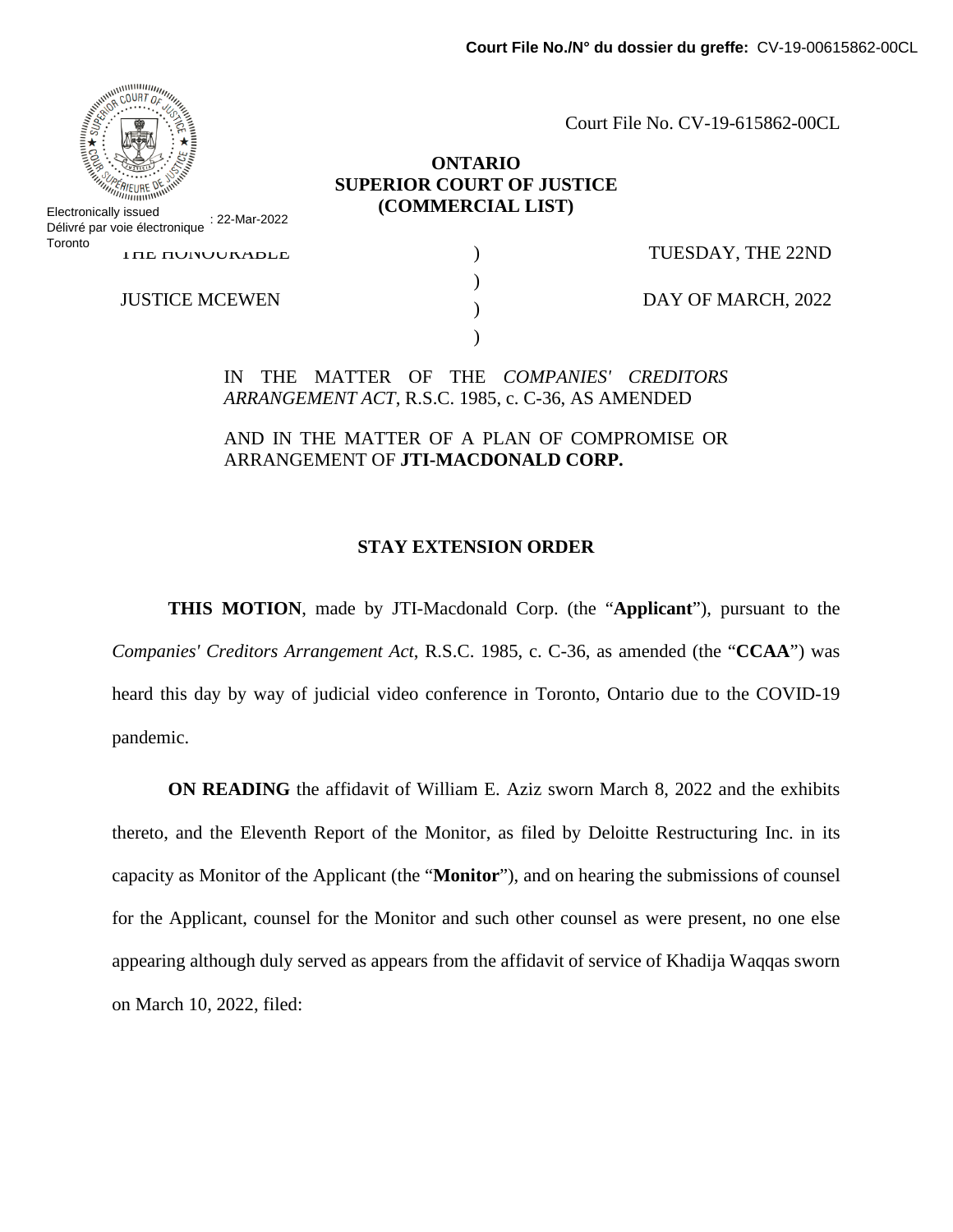#### **SERVICE**

1. **THIS COURT ORDERS** that the time for service and filing of the Notice of Motion and the Motion Record is hereby validated so that this Motion was properly returnable on March 22, 2022, and hereby dispenses with further service thereof.

#### **STAY EXTENSION**

2. **THIS COURT ORDERS** that the Stay Period, as ordered and defined in paragraph 18 of the Initial Order granted March 8, 2019 (as amended and restated from time to time) (the "**Initial Order**") is hereby extended until and including September 30, 2022.

#### **GENERAL**

3. **THIS COURT ORDERS** that this Order is effective from the date that it is made and is enforceable without any need for entry and filing.

4. **THIS COURT HEREBY REQUESTS** the aid and recognition of any court, tribunal, regulatory or administrative body having jurisdiction in Canada or in the United States to give effect to this Order and to assist the Applicant and the Monitor in carrying out the terms of this Order. All courts, tribunals, regulatory and administrative bodies are hereby respectfully requested to make such orders and to provide such assistance to the Applicant and the Monitor as may be necessary or desirable to give effect to this Order or to assist the Applicant and the Monitor in carrying out the terms of this Order.

 $Mc\stackrel{\mathcal{C}}{\longleftarrow}T.$